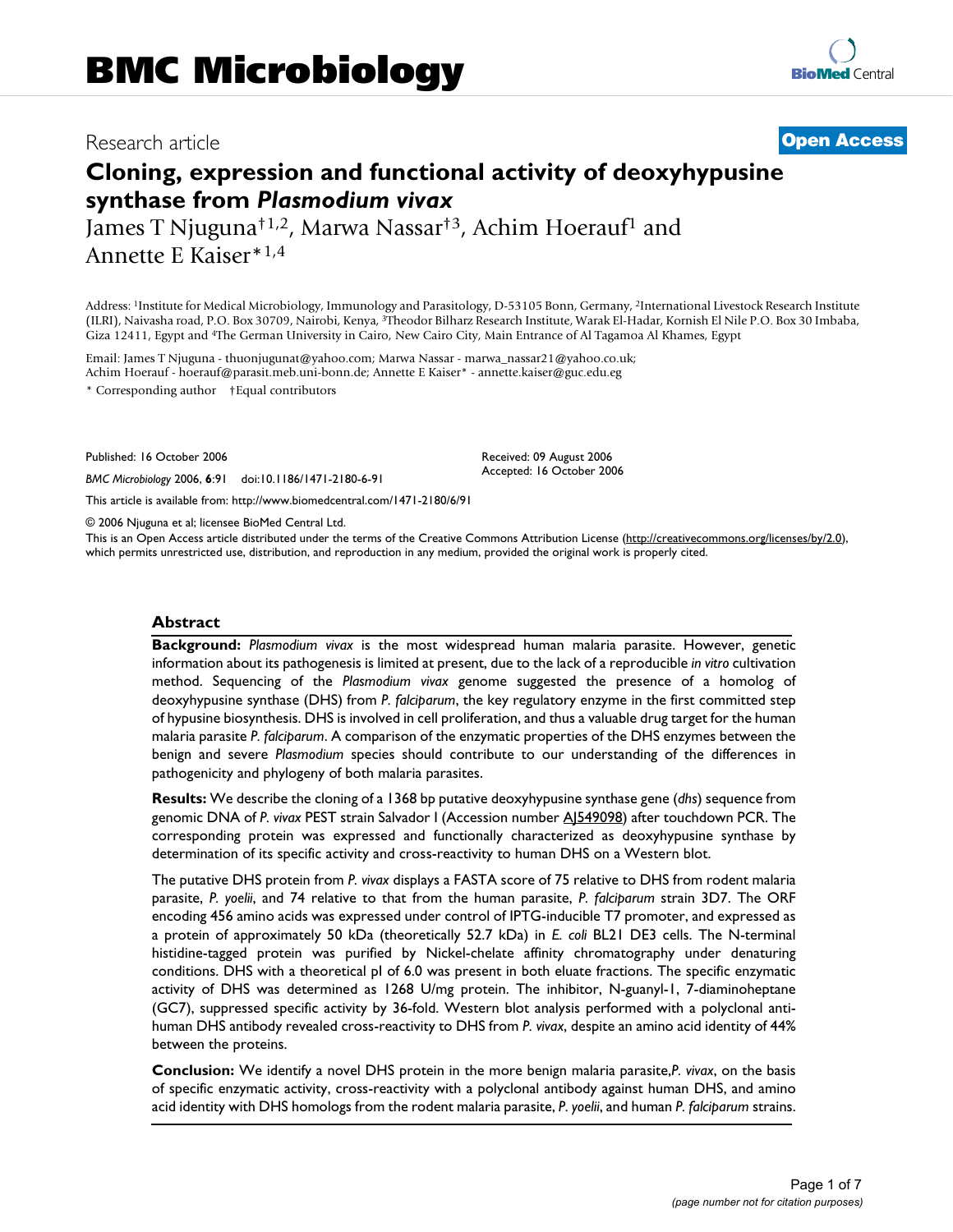# **Background**

*Plasmodium vivax* is the most widely distributed human malaria parasite and infects 70–80 million individuals per year worldwide. In most malaria endemic regions, *P. falciparum and P. vivax* infections coexist, and mixed infections are prevalent. Interactions between the two parasites determine the outcome of the disease and future therapeutic perspectives with regard to infection control. However, there is limited knowledge about the biology of the *P. vivax* parasite at present, due to the lack of an *in vitro* culture system.

To accelerate drug discovery for the more benign *P. vivax*, genome sequencing of the malaria parasite was performed to facilitate its annotation [1]. A transcriptome approach [2] was applied to study gene expression in the mixed erythrocytic stages of a *P. vivax* field isolate. Transcribed genes (30%) displayed significant homology to those involved in metabolism and ribosomal proteins consistent with the trophozoite stage of the field strain.

Over recent years, increasing resistance of malaria parasites to therapy, and in particular, re-emergence of *P. vivax* infections, has increased the need to develop strategies of identifying novel drug targets. The polyamine pathway has been exploited for antiparasitic chemotherapy. Our research is focused on the formation of the novel amino acid hypusine, which involves two steps. In the first step, deoxyhypusine synthase (DHS) [EC 1.1.1.249] transfers an aminobutyl moiety from the triamine spermidine to a specific lysine residue in the eIF-5A (eukaryotic initiation factor 5A) precursor protein to form deoxyhypusine. In the second step, deoxyhypusine hydroxylase (DHH) [EC 1.14.9929] completes hypusine biosynthesis through hydroxylation. Deoxyhypusine modification is important for the viability of eukaryotic cells [3]. We have recently cloned two genes involved in hypusine biosynthesis from the malaria parasites *P. falciparum* and *P. vivax*, specifically, deoxyhypusine synthase (DHS) and eukaryotic initiation factor  $5A$  (EIF-5A). To elucidate the phylogenetic relationship between deoxyhypusine synthase (DHS) proteins from both parasitic species, we clone the putative *dhs* gene from *P. vivax*, and determine its specific enzymatic activity.

# **Results**

*Nucleotide sequence of a putative dhs gene from* **P. vivax** The DHS amino acid sequence of *P. falciparum* strain NF 54 [4] was used to screen a library of expressed sequence (EST) tags from *P. vivax* strain PEST Salvador I. Based on the 5' and 3' ends of *dhs*, two primers were constructed to amplify the 1368 bp sequence encoding 456 amino acids from the genomic DNA of *Plasmodium vivax* strain PEST Salvador I. The purified fragment was subcloned into pST-Blue-1**A**ccep**T**or vector, and sequenced (accession number

[AJ549098\)](http://www.ncbi.nih.gov/entrez/query.fcgi?db=Nucleotide&cmd=search&term=AJ549098). The *dhs* gene has an AT content of 52%, and a comparable GC content of 48%.

The deduced amino acid sequence of the *P. vivax* protein was aligned with different putative DHS sequences from other *Plasmodium* species, i. e., *P. falciparum* Dd2 and 3D7 strains (Fig. 1, lanes 1 and 2), rodent malaria parasite *P. yoelii* (Fig. 1, lane 3), and *Anopheles gambiae* (Fig 1, lane 6). The *P. vivax* DHS amino acid sequence displayed FASTA scores of 74 and 73 relative to the *P. falciparum* strains Dd2 and 3D7, respectively. Notably, *P. vivax* DHS exhibits 66% amino acid identity between positions 1–236 and 91% identity between positions 276–443 with the *P. falciparum* Dd2 strain.

There are several gaps in the amino acid stretches at positions 103, 240, 257 and 442 in the *P. vivax* DHS protein, which are absent in the *P. falciparum* homolog (numbering refers to the amino acid sequence from *P. vivax*). The *P. vivax* DHS protein has a FASTA score of 75 to its homolog from the rodent malaria parasite *P. yoelii*, while amino acid identity to the human DHS protein (Fig. 1, lane5) is only 44%. The lowest FASTA score of 49 was obtained between *P. vivax* and *Anopheles gambiae* DHS proteins (Fig. 1, lane 6)

# *Expression of* **P. vivax** *DHS protein in* **E. coli** *cells and affinity purification*

The purified *P. vivax* DHS protein has a calculated molecular size of 50 kDa (theoretically 52.7 kDa), and a pI value of 6.0. Initially, primers#1 and #2 containing *Nde*I and *Bam*HI restriction sites, respectively, were used for amplification of *dhs*, which was cloned into the pET15b vector for protein expression. Protein extracts prepared after 4 h of induction with IPTG exhibited a prominent band of approximately 50 kDa on an SDS-PAGE gel (Fig. 2A, lane 3). In contrast, no band was detectable in the uninduced control culture (Fig. 2A, lane 2.) The recombinant protein was expressed with a six-histidine tag at the amino-terminus, allowing purification by Nickel-chelate affinity chromatography. Purified protein was analyzed by SDS-PAGE (Fig. 2). The protein was detected at 50 kDa in both eluate fractions (Fig. 2, lanes 6 and 7).

# *Modification of* **P. vivax** *eIF-5A precursor protein by* **P. vivax** *deoxyhypusine synthase*

For the deoxyhypusine synthase assay, the purified eIF-5A precursor protein and DHS enzyme from *P. vivax* were applied [5]. The incorporation of radioactively labeled spermidine into the substrate precursor protein was assayed using a filter paper assay [14]. Purified samples were immediately used to determine specific enzymatic DHS activity. The average specific enzymatic activity from two experiments was 1268 U/mg protein suggesting that DHS protein from *P. vivax* is able to modify the eIF-5A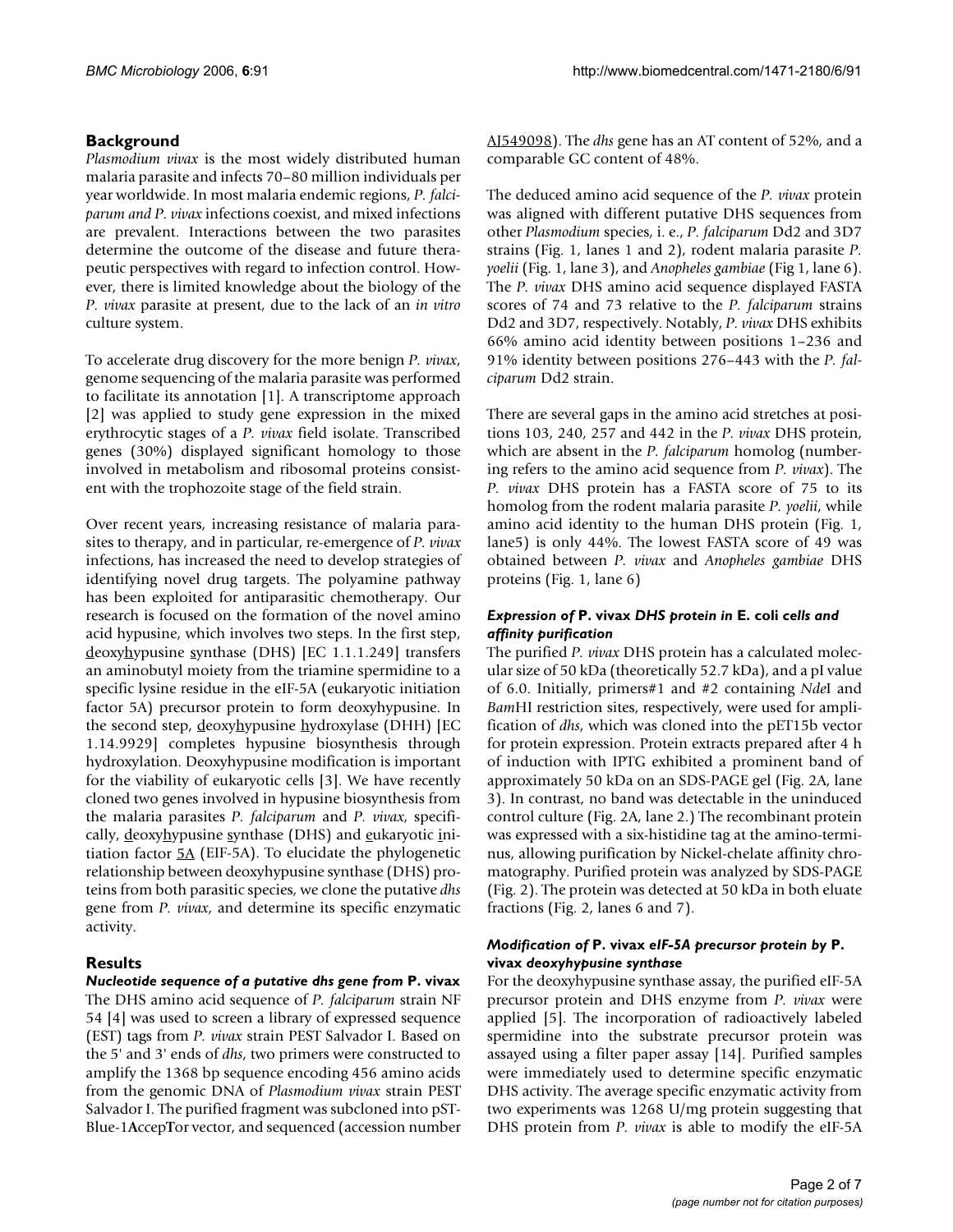| P. Dd2<br>P. 3D7<br>P. yoelii<br>P. vivax<br>H.sapiens<br>A.gambiae                             | MVDHVSFIEVNKIRSDDECDADSHNEGDNIEDAKASVFVKSSLIPEKTDVVKGLNFDKEV<br>--MKEVMENYNR-------------------------QTSDRFKEYDERMKTTRQKCRE 32<br>--MDGVFKEVNKIKNESE-TEDNDDNNGGINDAKSSVFVKSTKIPEKTDVVKGINFEKKV<br>MTNQGAFKEVNKIRSESD-DGESSDEKSGIEDAKSSVFVKSNKIPENTDVVKGINFEEEV<br>-MEGSLEREAPR-------------------GRAAVLKHSSTLPPESTQVRGYDFNRGV<br>-MD--QSKEPTV---------------------AKEAVLQESSKLPENTPQIRGYDWNEGY 37                                                                                                                                                                   | 39                       |
|-------------------------------------------------------------------------------------------------|---------------------------------------------------------------------------------------------------------------------------------------------------------------------------------------------------------------------------------------------------------------------------------------------------------------------------------------------------------------------------------------------------------------------------------------------------------------------------------------------------------------------------------------------------------------------|--------------------------|
| P. Dd2<br>P. 3D7<br>P. yoelii<br>P. vivax<br>H. sapiens<br>A. gambiae                           | $\star$ $\cdot$ $\cdot$ $\cdot$ $\cdot$ $\cdot$<br>$\sim 10$<br>DLHEFINNYKYMGFQATNLGISIDEINKMIYYKYKDENIKSEPNNENNLNCNNVSEDLNK 120<br>QCDKEIQKIILKDKLEKQMEQQLTKLETKITTEDIP------------------------<br>NLHEFINQYKYMGFQATNLGIGIDEINKMIHYKFFD-------NKE--------------<br>NLHQFVNQYKYMGFQATNLGIGIDEVNKMIHFKYAE-------GGEGTQDGH--DNDHDQ 110<br>NYRALLEAFGTTGFQATNFGRAVQQVNAMIEKKLE------------------PLSQDE 80<br>SYEKLFSSYAHSGFQATNLGKAIEEVNKMVRFFLPR---------------RVPLAEDK 81<br>$\sim$ 1.1.1 $\sim$<br>$-111$                                                           | 68<br>96                 |
| P. Dd2<br>P. 3D7<br>P. yoelii<br>P. vivax<br>H. sapiens<br>A. qambiae                           | 105<br>DQENHLYHYEKKKKSCIIWLSFTSNMISSGLREIFVYLAKNKFIDVVVTTAGGIEEDIIK 180<br>TCVCEKSLADKVEKGCLKCGYGLGTVAPTVGLIGSVAVNVWKTTEIAAAIAAAEKTGAAQ<br>DIKNDSITYDNKKK-CMIWLSFTSNMISSGLREIFVYLAKNNYIDVVVTTAGGIEEDLIK 155<br>DSDDERQALPKKKK-CLIWLSFTSNMISSGLREIFVYLAKKKFIDVVVTTAGGVEEDIIK 169<br>DQHGDLTQSRRPLTSCTIFLGYTSNLISSGIRETIRYLVQHNMVDVLVTTAGGVEEDLIK 140<br>LDQYEEDEFIKRKNSCTIFLGYTSNMVSAGVRETIRFLVQHRMVDCIVTTAGGVEEDLIK 141<br>$1.11 - 1.1$                                                                                                                             | 128                      |
| P.Dd2<br>P.3D7<br>P. yoelii<br>P. vivax<br>H. sapiens<br>A. qambiae                             | CFSNTYIGDFNLNGKKLRKKGWNRIG-NLIVPNDNYCKFEDWLQPILNKMLHEQNEKNEQ 239<br>GAAAGLKAGVDAVITGLKERGVGLLCPKLLESIGDTIHYTDDGQ -- IAKIILENLSTN --<br>CFSKTYLGDFNLNGSKLRKKGWNRIG-NLIVPNDNYCMFEDWVQPLLDKILREQNEKNEE 214<br>CFSKTYLGDFNLNGKKLRKKGWNRIG-NLIVPNDNYCKFEDWLQPLLNKMLHEQNRKNEE 228<br>CLAPTYLGEFSLRGKELRENGINRIG-NLLVPNENYCKFEDWLMPILDQMVMEQNIEG-- 197<br>CLAPTYLGSFELAGRELRERGINRIG-NLLVPNENYCKFENWVIPILDEMLAEQKSNG--<br>$*$ : $*$ . : $*$ : . :<br>$\mathcal{L} = \mathcal{L}$<br>$1.111 + 1.11$<br>:                                                                    | 184                      |
| P. Dd2<br>P. 3D7<br>P. yoelii<br>P. vivax<br>H. sapiens                                         | MFLKKLEKRKKKYNNNKNKNDNNNDNDNVWGNEKNDQNENQYNQGQESFKKDSNIYTNDV<br>LFLRKLDKRRRGGGH-------------GGEREPPSPPPH-----------------                                                                                                                                                                                                                                                                                                                                                                                                                                           | 299<br>237               |
| A. gambiae<br>P. Dd2<br>P. 3D7<br>P. yoelii<br>P. vivax<br>H. sapiens<br>A. gambiae             | SNKKNHINNYINNYDSDSDDQCDMYYLSPSEFINTLGKEINDESSLIYWCYKNDIPIFCP<br>-----------------------------------CGVGNSLDKGTCMK---IRIKLGMILP<br>---KSNQQ-----YLSFDEEEDDMFYLSPSELINRLGKEINDETSLLYWCYKNNIPVFCP 289<br>---TPHAPSPPSPCDSSDEDESDMFYLSPSEFIDKLGEEINDESSLIYWCHKNDIPVFCP 312<br>-------------------------TLWTPSKVIARLGEKINDETSIYYWAAKHRIPVFSP<br>:*:.::.  .  .  *                                                                                                                                                                                                         | 359<br>208<br>233<br>234 |
| P.Dd2<br>P.3D7<br>P. yoelii<br>P. vivax<br>H. sapiens<br>A. gambiae                             | 243<br>GLTDGSLGDNLFLHNYGKKIKNNLILDIVKDIKKINSLAMNCEKSGIIILGGGLPKHHVC 419<br>DDKIAPP-DNIHIR-------QMMKEIVYEAKQASDVVAKN-----------------<br>GLTDGSLGDNLFFHNYGKKMKNNLILDIVKDIKKINSLALKCHKSGIIVLGGGLPKHHVC 349<br>GLTDGSLGDNLFFHNYGKKIKNNLILDIVKDIKKINSLALNCKKSGIIILGGGLPKHHVC 372<br>ALTDGSLGDMIFFHSYKN---PGLVLDIV-------------------------------<br>ALTDGSLGDMMYFHSFRN---PGLVVDIVSDLRRLNTMAVKAVQSGIIIVGGGVIKHHIC 291<br>$: : : **$<br>.  *                                                                                                                             | 241<br>259               |
| P.Dd2<br>P.3D7<br>P.yoelii<br>P.vivax<br>H.sapiens<br>A.gambiae                                 | 316<br>329<br>342<br>NANLMRNGADFAVYVNTASEYDGSDSGANTTEALSWGKIKYGQTNNHVKVFGDATILFPL 479<br>----------TADKVTKAAIKTSTEAIDAATYNWYTTISYSITAILIIVLIMVIIYLIL 290<br>NANLMRNGADFAVYVNTANEYDGSDSGANTTEALSWGKLKSGNNISHVKVFGDATILFPL 409<br>NANLMRNGADFAVYVNTANEYDGSDSGANTTEALSWGKIKAGHTNNHVKVFGDATILFPL 432<br>----------------- <b>EAQEFDGSDSGARPDEAVSWGKIRVDAQP--VKVYAD</b> ASLVFPL 301<br>NANLMRNGADFSVFVNTASEYDGSDSGARPDEAVSWGKIKKDATP--VKVYAEASLVFPI 349<br>$. *$<br>$\mathcal{L}^{\text{max}}$ , $\mathcal{L}^{\text{max}}$ , and<br>$\cdot$ $^{\star}$<br>$-1.5$ $-1.5$ |                          |
| P.falciparum Dd2<br>P.falciparum3D7<br>P.yoelii<br>P.vivax<br>Homo sapiens<br>Anopheles gambiae | MVLNSFYLYDQKRKKDM------ 496<br>RYRRKKKMKKKLQYIKLLEE--- 310<br>MVLNSFYLHNHGEKEKKSD---- 428<br>MVLNTFYLHDRGGRHNSGEAQLR 455<br>LVAETFAQKMDAFMHEKNED--- 321<br>LVGETFVK--DHYLENKT----- 365                                                                                                                                                                                                                                                                                                                                                                              |                          |

#### Amino acid alignment between a putative DHS protein from parasite **Figure 1***P. yoelii*, human and the mosquito *Anopheles gambiae P. vivax* and two different P. falciparum strains, the rodent malaria

**Amino acid alignment between a putative DHS protein from** *P. vivax* **and two different P. falciparum strains, the rodent malaria parasite** *P. yoelii***, human and the mosquito** *Anopheles gambiae*. Numbering refers to DHS in the two P. falciparum species. Lane 1: P. falciparum strain Dd2 (accession number [AF290977](http://www.ncbi.nih.gov/entrez/query.fcgi?db=Nucleotide&cmd=search&term=AF290977)); lane 2: P. falciparum strain 3D7 (accession number [NC\\_004317](http://www.ncbi.nih.gov/entrez/query.fcgi?db=Nucleotide&cmd=search&term=NC_004317)); lane 3: *P. yoelii* ([XM-724232\)](http://www.ncbi.nih.gov/entrez/query.fcgi?db=Nucleotide&cmd=search&term=XM-724232); lane 4: *P. vivax* ([AJ549098\)](http://www.ncbi.nih.gov/entrez/query.fcgi?db=Nucleotide&cmd=search&term=AJ549098) ; lane 5: human (U26266), lane 6: *Anopheles gambiae* [\(XM-316567](http://www.ncbi.nih.gov/entrez/query.fcgi?db=Nucleotide&cmd=search&term=XM-316567)). Gaps (-) were introduced to obtain maximum alignment. Arterisks label amino acid identities, colons (:) and dots (.) label amino acid similarities. The spermidine binding site (243–329 refering to human DHS numbering) is marked by bold amino acids. The NAD binding site from serine105 to aspartic acid 342 is marked in bold letters. The active center of the DHS protein from glutamine 324 to lysine 329 is bolded black.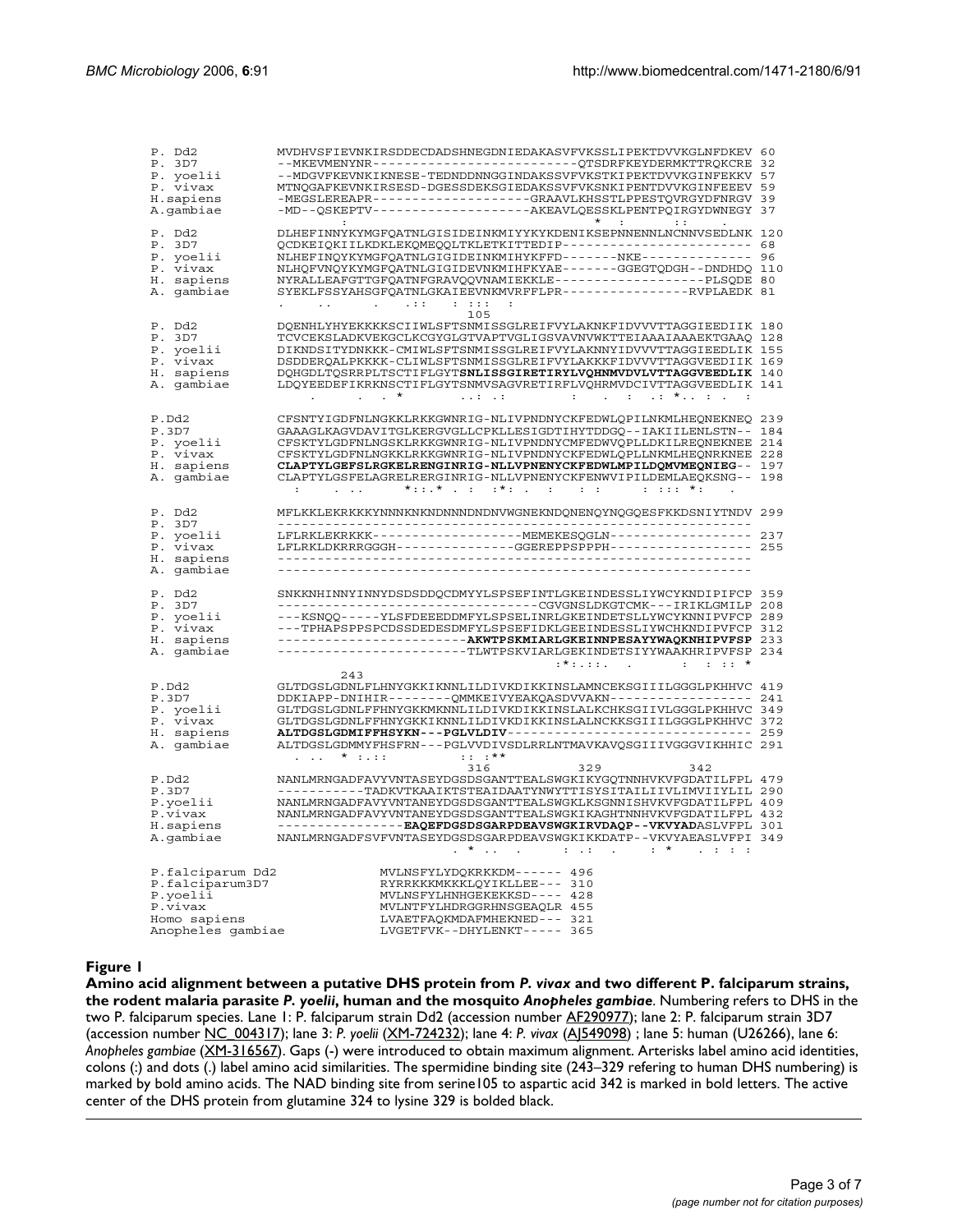

B)



#### Figure 2

**A: Expression and purification of recombinant putative six histidine tagged deoxyhypusine synthase from** *P. vivax* **by Nickel-chelate chromatography**. 12% SDS PAGE protein gel: 1) protein marker: 10 kDa ladder; 2) non induced bacterial cell lysate 3) induced bacterial cell lysate with 100 mM IPTG after 4 hours of induction; 4 and 5) wash fractions obtained after purification; 5 and 6) eluate fractions of purified putative deoxyhypusine synthase. B: Western Blot analysis of the expressed, purified *P. vivax* DHS protein. lane 0) standard molecular size marker (Roth); lane 1) protein extract of purified DHS protein from *P. vivax* by Nickel-chelate chromatography. lane 2) protein extract of purified human DHS protein. The blot was probed with a 1: 800 diluted polyclonal antiserum against human DHS.

precursor protein (Table 1, column A). In a control experiment, no specific enzymatic activity was detected when water was used instead of DHS (Table 1, column B). The specific enzymatic activity of *P. vivax* DHS was suppressed 36-fold with the inhibitor N-guanyl-1,7-diaminoheptane (GC7) (Table 1, column C).

#### *Plasmodium vivax deoxyhypusine synthase shows crossreactivity to its human homolog*

To determine whether a polyclonal antibody against human DHS recognized the corresponding protein from *P. vivax*, the Nickel-chelate purified protein was subjected to Western blot analysis (Fig. 2B, lane 1). As a positive control, we used purified human DHS protein (Fig. 2B, lane 2). The antibody specifically recognized human DHS protein with a molecular size of 41 kDa (Fig. 4, lane 2), and cross-reacted with the *Plasmodium vivax* DHS protein (Fig. 2B, lane 1).

# **Discussion**

Reduced *in vitro* susceptibility [6] of field isolates from *Plasmodium falciparum* strains to artemeter derivatives is an alarm signal necessitating the rapid deployment of drug combinations. There is an urgent need to elucidate the genome of human malaria parasites. In 2000, after the completion of the *P. falciparum* genome project, the sequencing of expressed sequence tags (EST) from the human malaria parasite *P. vivax* of Salvador PEST strain I, isolated from a malaria patient from Thailand, was initiated. No information about this parasite is available to date. In contrast to *P. falciparum*, it infects reticulocytes, which are young immature erythrocytes. Due to the lack of a reproducible continuous *in vitro* culture system [7], detailed molecular analyses were not possible.

Recently, we exploited the biosynthetic pathway of the generation of the novel amino acid, hypusine, in the human malaria parasite *P. falciparum* [8]. Two proteins, i.e., DHS and eukaryotic initiation factor 5A (eIF-5A) involved in the formation of deoxyhypusine, the first committed step in the hypusine biosynthetic pathway, are potential new drug targets in *Plasmodium falciparum* [9]. To identify the phylogenetic homologs of the *dhs* gene in different *Plasmodium* species, a library of *Plasmodium vivax* expressed sequence tags was screened for a DHS homolog from *P. falciparum*. The putative DHS sequence from *P. vivax* is encoded by a 1386 bp nucleic acid sequence, with the most significant FASTA scores of 75 to *P. yoelii* and 74 to *P. falciparum* strain 3D7. These results are in agreement with initial comparative analyses of the *P. vivax* genome with the other related *Plasmodium* species, which revealed significant conservation of gene synteny between the different species within chromosome cores, in contrast to subtelomeric regions displaying reduced homology [10].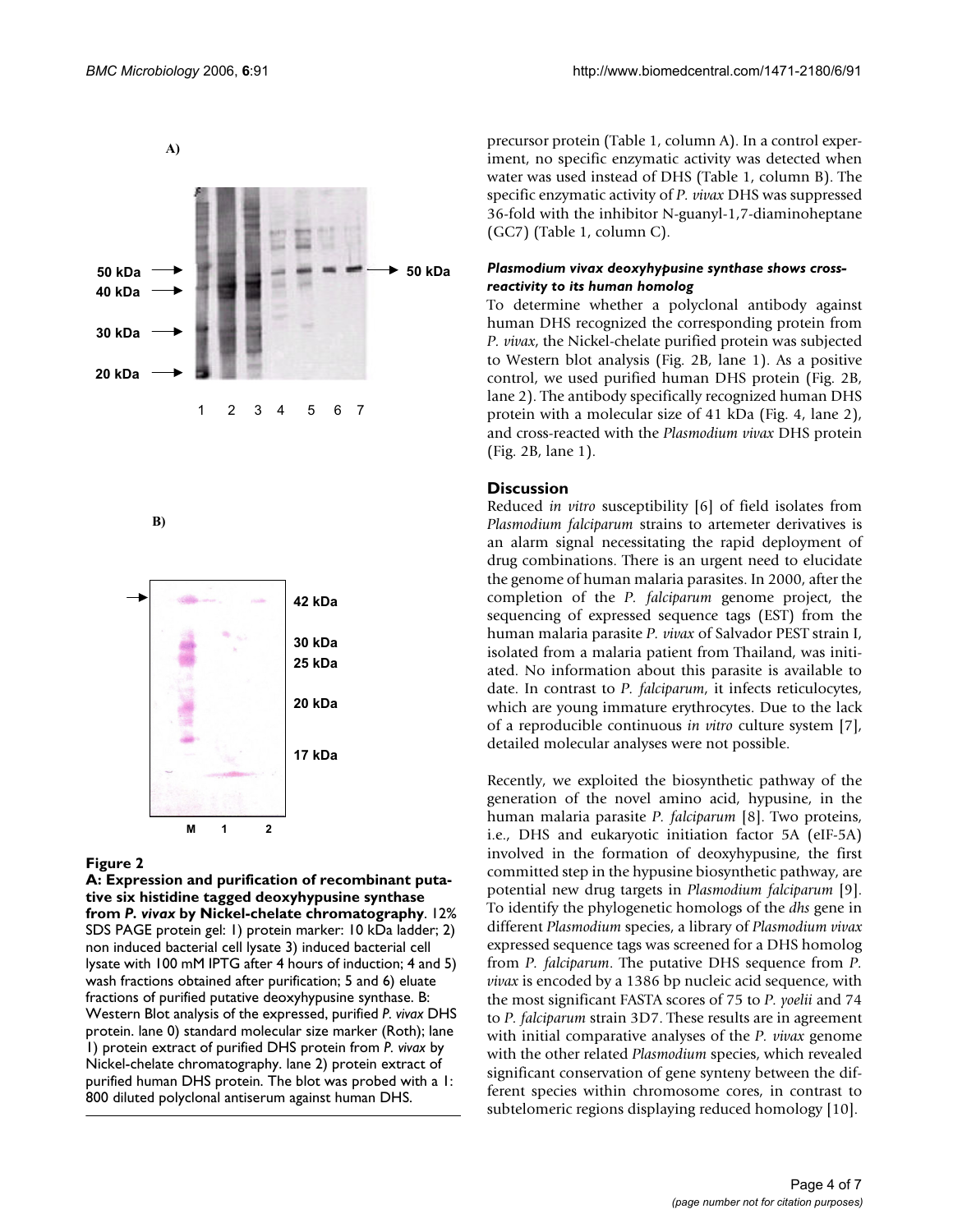| incubation temp. $37^{\circ}$ C                                                          | incubation temp. $37^{\circ}$ C                                                      | incubation temp. $37^{\circ}$ C                                                   |
|------------------------------------------------------------------------------------------|--------------------------------------------------------------------------------------|-----------------------------------------------------------------------------------|
| elF5A lys<br><sup>14</sup> [-C]-spermidine<br>1268 U DHS/mg protein<br>P. vivax DHS<br>A | Water<br><sup>14</sup> [-C]-spermidine<br>n.d. U DHS/mg protein<br>P. vivax DHS<br>в | 50 µM GC7<br><sup>14</sup> [-C]-spermidine<br>35 U DHS/mg protein<br>P. vivax DHS |

**Table 1: Determination of DHS activity from** *P. vivax* **by eIF-5A modification**

column A) complete enzymatic assay B) control: DHS enzyme was substituted by water C) inhibition of DHS by the inhibitor GC7 (50 μM).

*P. vivax* DHS displays striking amino acid sequence identity to its homolog from *P. falciparum*. Notably, 89% amino acid identity is observed between *P. vivax* DHS protein (Fig. 1, lane 4) and the human homolog between residues 290–308 (human DHS numbering) (Fig. 1, lane 5). However, several gaps appear in the *P. vivax* protein sequence at positions 103, 240, 257 and 442, which are absent in the *Plasmodium falciparum* homolog.

The most significant differences between human and *Plasmodium* DHS homologs are evident in the spermidine binding site (residues 243–342, human DHS numbering), although the active site is highly conserved. The active site includes a conserved region of six amino acids from Glu 323 to Lys 329 (human DHS numbering) (Fig. 1) [11,12]. Asp 316, one of the charged amino acids at the bottom of the active site tunnel responsible for binding to spermidine and the  $GC<sub>7</sub>$  inhibitor, is highly conserved in DHS proteins in *Plasmodium* [13]. Moreover, in both DHS proteins, Gly 314 is within hydrogen-binding distance of the guanidinium group [13].

The NAD-binding site (positions 105–342, human DHS numbering) is strongly conserved between the different *Plasmodium* species and their human homologs. However, a stretch of 85 amino acids mainly comprising asparagine in this site is missing in DHS homologs from *Plasmodium*.

To confirm the function of *P. vivax* DHS, we determined its specific enzymatic activity in modification of eukaryotic translation initiation factor, eIF-5A, by incorporation of the aminobutyl-moiety of 14[-C]-spermidine as a substrate (Table 1, column A). Specific enzymatic activity was determined as 1268 U/mg protein, which was 9-fold less than that calculated by Molitor and colleagues (2004) [14], who used human DHS protein for the modification of eIF-5A from *P. falciparum*. In a control experiment with water instead of DHS from *P. vivax*, no specific enzymatic activity was detected.

In a parallel inhibition experiment, the most commonly used competitive inhibitor of DHS, N1-guanyl-1,7-diaminoheptane (GC7) (Table 1, column C), was employed. GC7 inhibits DHS in a competitive manner by binding to

its active site [15], as observed in crystallized form II that was recently obtained for the complex of DHS and GC7. This inhibitor reduced specific enzymatic activity by 36 fold (Table 1, column C).

While the amino acid identity between human and *Plasmodium vivax* DHS is only 44%, we detected cross-reactivity between a polyclonal antibody raised against the human DHS enzyme and the expressed Nickel chelatepurified protein (Fig. 2B, lane 1) from *P. vivax*, suggesting that the anti-DHS antibody recognizes specific epitopes present in both proteins.

# **Conclusion**

The putative *P. vivax* DHS protein consists of 456 amino acids with significant FASTA scores of 75 to *P. yoelii* and 74 to *P. falciparum* strain 3D7 DHS proteins. A specific DHS enzymatic activity assay with 14C-labeled spermidine as the substrate and inhibition by N-guanyl-1,7-diaminoheptane (GC7) confirmed functional activity. Moreover, the DHS protein from *P. vivax* cross-reacted with a polyclonal antibody against anti-human DHS. Further biochemical characterization analyses of the *P. vivax* DHS protein are currently underway.

# **Methods**

# *Amplification of dhs from genomic DNA of* **P. vivax** *strain PEST Salvador I*

The amplification reaction comprised 89 ng genomic DNA of *P. vivax* strain PEST Salvador I, 200 pmol forward primer 1# ATG ACG AAC CAA GGG GCT TTT and reverse primer 2# TCA CCT GAG CTG CGC TTC ACC, 10 mM dNTP, 75 mM MgCl<sub>2</sub>, 2 μl 10 fold PCR buffer and 5 U *Taq* polymerase (Qiagen) in a total volume of 20 μl. Amplification was performed using a temperature profile of 94°C for 5', 94°C for 1', 60°C for 1', 72°C for 1' for 30 cycles, and 72°C for 10', generating a product of 1386 bp. The PCR product was subcloned into the pSTBlue-1 **A**ccep**T**or Vector (Novagen). Positive recombinant clones were identified by dideoxynucleotide sequencing (MWG Biotech, Munich).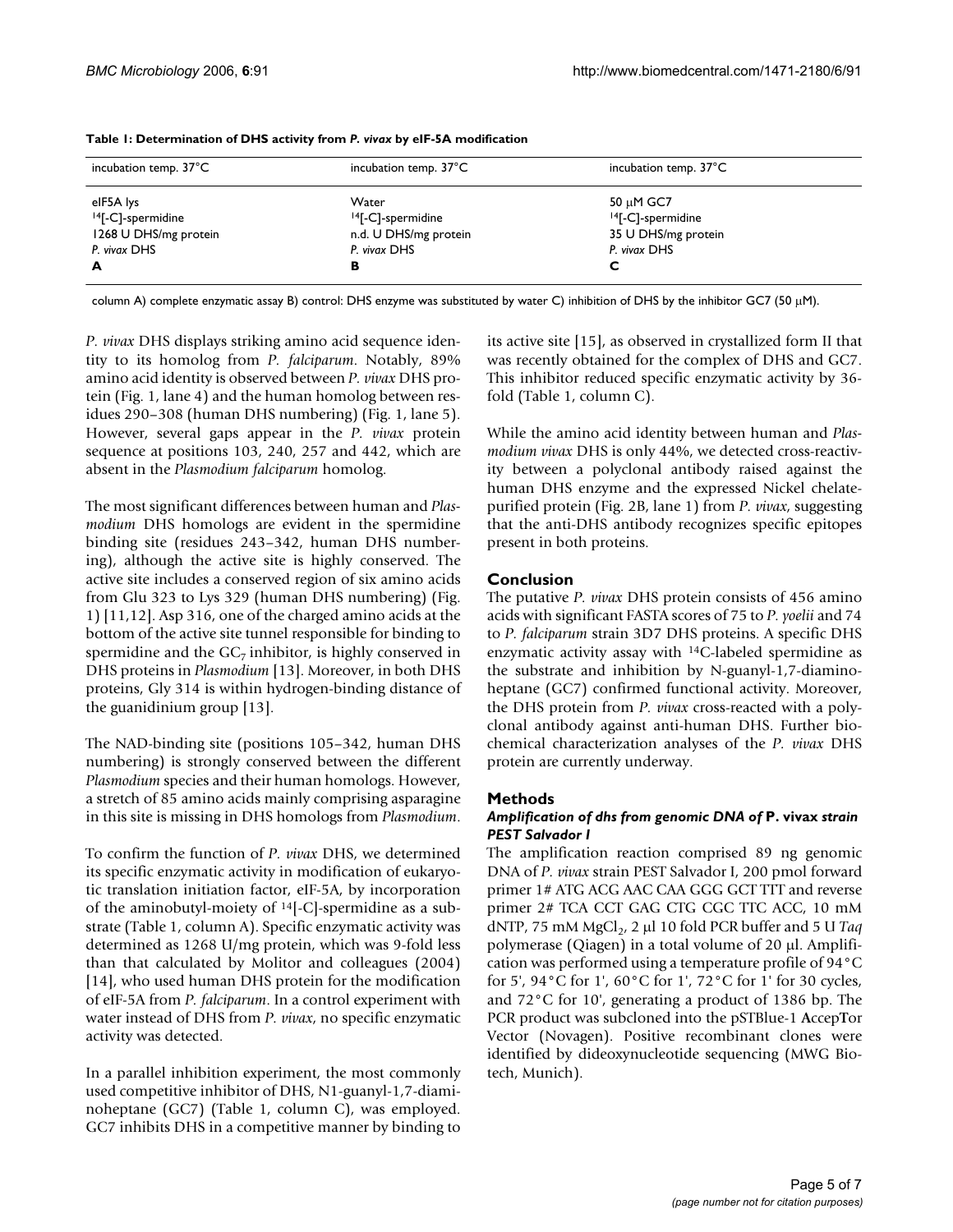#### *Expression and purification of DHS protein from* **P. vivax**  *by Nickel-chelate affinity chromatography*

After purification (Quiaex), the 1386 bp fragment was subcloned into petBlue-1 vector (Novagene), and transformed for expression in Tuner™ (DE3) pLacI cells (Novagen). Insertion of the open reading frame in the correct orientation was confirmed by sequencing (MWG Biotech, Munich). Cells with an optical density of 0.6–1.0 at  $OD_{600}$  were resuspended in 3 ml of fresh Luria Bertani (LB medium) supplemented with 0.5–1.0 % glucose and 100 μg/ml ampicillin were used to inoculate 100 ml LBmedium with the same concentration of supplements at 37°C until OD<sub>600</sub> 0.5–1.0. Prior to induction, cells were split into two 50 ml cultures. One culture was supplemented with 500 μl of 100 mM IPTG, while the other served as the uninduced control. Protein extracts were prepared 4 h after induction by centrifugation, lysed, heated at 100°C, and run on a 12% SDS polyacrylamide gel at 100 V. The 10 kDa protein ladder (Gibco BRL) and Rain-Bow Marker were used as molecular weight markers.

*P. vivax* DHS protein was expressed under control of the T7-inducible promoter in pET15b vector (Novagene), which allows purification of 6xHis-tagged proteins. PST-Blue 1 **A**ccep**T**or**V**ector (Novagene) containing the *dhs* gene was used as a template for subcloning the full-length *dhs* sequence by amplification with expression primers (forward 1# 5'-AAC CCC ATA TGA CGA ACC AAG GGG CTT TT-3' containing an *Nde* I restriction site (underlined) and a *Bam* HI restriction site (underlined; reverse 2 # 5'- AAAA GGA TCC TCA CCT GAG CTG CGC TTC-3'), respectively. Protein purification was performed by Nickel chelate affinity chromatography under denaturing conditions, according to the manufacturer's protocol (Qiagen).

#### *Enzymatic activity assay of deoxyhypusine synthase expressed from* **P. vivax**

Deoxyhypusine synthase activity was measured by the incorporation of 40 mM  $[14-C]$  spermidine into eIF-5A precursor protein. A total volume of 50 μl consisted of 83.3 mM Nickel affinity-purified eIF-5A, NAD+ 1 mM, 0.1 M glycine-NaOH buffer, pH 9.5, 1 mM dithiothreitol and Nickel-affinity purified DHS enzyme (1–5 μg). DHS activity assay was performed after a second buffer exchange step on a NAP TM5 column (Amersham Pharmacia). Assays were incubated for 2 h at 37°C. The reaction was terminated by adding 10 ml of 1 M potassium phosphate, pH 6.3, with 60 mM spermidine. The incubation mixture was absorbed onto a Whatman No.3 MM paper disc, and developed using the method of Sasaki *et al*. (1996) [16].

#### *Western blot analysis of DHS from* **P. vivax**

Western blot analysis was performed using the sandwich method in a semi-dry transfer electroblotting apparatus (Fisher Scientific) for 1 h at 25 V. After 3 h of induction,

protein extracts were transferred to a nitrocellulose membrane in transfer buffer (12 mM Tris, 96 mM glycine and 20% methanol). The primary polyclonal antibody against human DHS protein was kindly provided by MH. Park (Oral and Pharyngeal Cancer Branch, National Institute of Health, Bethesda). The polyclonal human anti-DHS antibody was diluted (1: 800) in TBS (10 mM Tris, 15 mM NaCl) buffer, incubated for 1 h at room temperature, and washed twice with TBS-Tween buffer. The primary antibody was detected with a secondary immunopure rabbit anti-mouse- IgG- alkaline phosphatase conjugate (Pierce) at a dilution of 1: 10.000. The membrane was washed with TBS-Tween buffer, and detected with nitroblue tetrazolium phosphate (5% in 70% dimethylformamide) and 5-bromo-4-chloro-3-indolylphosphate (5% in 100% dimethylformamide) in alkaline phosphatase buffer (100 mM Tris-Cl, 100 mM NaCl, 5 mM  $MgCl<sub>2</sub>$ ).

# **Authors' contributions**

JTN was responsible for cloning and, in part, expression experiments on the *dhs* gene. MN performed experiments on specific enzymatic activity and inhibition. AEK supervised the work, organized financial support, and prepared the manuscript. AH critically appraised the manuscript.

# **Acknowledgements**

The work was supported, in part, by grants to Dr. August and Annie Lesmüller Stiftung, Munich, Germany.

#### **References**

- 1. Carlton J, Dame J: The Plasmodium vivax and P. berghei gene **sequence tag projects.** *Parasitol Today* 2000, **10:**409.
- 2. Cui L, Fan Q, Hu Y, Karamycheva SA, Quackenbush J, Khuntirat B, Sattabongkot J, Carlton JM: **[Gene discovery in Plasmodium vivax](http://www.ncbi.nlm.nih.gov/entrez/query.fcgi?cmd=Retrieve&db=PubMed&dopt=Abstract&list_uids=16085323) [through sequencing of ESTs from mixed blood stages.](http://www.ncbi.nlm.nih.gov/entrez/query.fcgi?cmd=Retrieve&db=PubMed&dopt=Abstract&list_uids=16085323)** *Mol Biochem Parasitol* 2005, **144:**1-9.
- 3. Park MH: **The Post-Translational Synthesis of a Polyamine-Derived Amino Acid, Hypusine, in the Eukaryotic Translation Initiation Factor 5A (eIF5A).** *J Biol Chem (Tokyo)* 2006, **139:**161-69.
- 4. Kaiser A, Gottwald A, Maier W, Seitz HM: **[Targeting enzymes](http://www.ncbi.nlm.nih.gov/entrez/query.fcgi?cmd=Retrieve&db=PubMed&dopt=Abstract&list_uids=14530966) [involved in spermidine metabolism of parasitic protozoa -a](http://www.ncbi.nlm.nih.gov/entrez/query.fcgi?cmd=Retrieve&db=PubMed&dopt=Abstract&list_uids=14530966) [possible, new strategy for antiparasitic treatment.](http://www.ncbi.nlm.nih.gov/entrez/query.fcgi?cmd=Retrieve&db=PubMed&dopt=Abstract&list_uids=14530966)** *Parasitol Res* 2003, **91:**508-16.
- 5. Studier FW, Moffat BA: **[Use of bacteriophage T7 RNA polymer](http://www.ncbi.nlm.nih.gov/entrez/query.fcgi?cmd=Retrieve&db=PubMed&dopt=Abstract&list_uids=3537305)[ase to direct selective high-level expression of cloned genes.](http://www.ncbi.nlm.nih.gov/entrez/query.fcgi?cmd=Retrieve&db=PubMed&dopt=Abstract&list_uids=3537305)** *J Mol Biol* 1986, **189:**113-30.
- Jambou R, Legrand E, Niang M, Khim N, Lim P, Volney B, Ekala MT, Bauchier C, Esterre P, Fandeur T, Mercereau-Puijalon O: **[Resistance](http://www.ncbi.nlm.nih.gov/entrez/query.fcgi?cmd=Retrieve&db=PubMed&dopt=Abstract&list_uids=16325698) [of Plasmodium falciparum field isolates to in-vitro arte](http://www.ncbi.nlm.nih.gov/entrez/query.fcgi?cmd=Retrieve&db=PubMed&dopt=Abstract&list_uids=16325698)mether and point mutations of the SERCA-type PfATPase6.** *Lancet* 2005, **366:**1960-63.
- 7. Golenda CF, Li J, Rosenberg R: **[Continuous in vitro propagation](http://www.ncbi.nlm.nih.gov/entrez/query.fcgi?cmd=Retrieve&db=PubMed&dopt=Abstract&list_uids=9192643) [of the malaria parasite Plasmodium vivax.](http://www.ncbi.nlm.nih.gov/entrez/query.fcgi?cmd=Retrieve&db=PubMed&dopt=Abstract&list_uids=9192643)** *Proc Natl Acad Sci* 1997, **94:**6786-91.
- 8. Kaiser A, Gottwald A, Wiersch C, Maier W, Seitz HM: **Effect of drugs inhibiting spermidine biosynthesis and metabolism on the** *in vitro* **development of** *P. falciparum***[.](http://www.ncbi.nlm.nih.gov/entrez/query.fcgi?cmd=Retrieve&db=PubMed&dopt=Abstract&list_uids=11728024)** *Parasitol Res* 2001, **87:**963-72.
- 9. Kaiser A, Gottwald C, Wiersch C, Maier W, Seitz HM: **[Spermidine](http://www.ncbi.nlm.nih.gov/entrez/query.fcgi?cmd=Retrieve&db=PubMed&dopt=Abstract&list_uids=12735718) [metabolism in parasitic protozoa-a comparison to the situa](http://www.ncbi.nlm.nih.gov/entrez/query.fcgi?cmd=Retrieve&db=PubMed&dopt=Abstract&list_uids=12735718)[tion in prokaryotes, viruses, plants and fungi.](http://www.ncbi.nlm.nih.gov/entrez/query.fcgi?cmd=Retrieve&db=PubMed&dopt=Abstract&list_uids=12735718)** *Folia Parasitol* 2003, **50:**3-18.